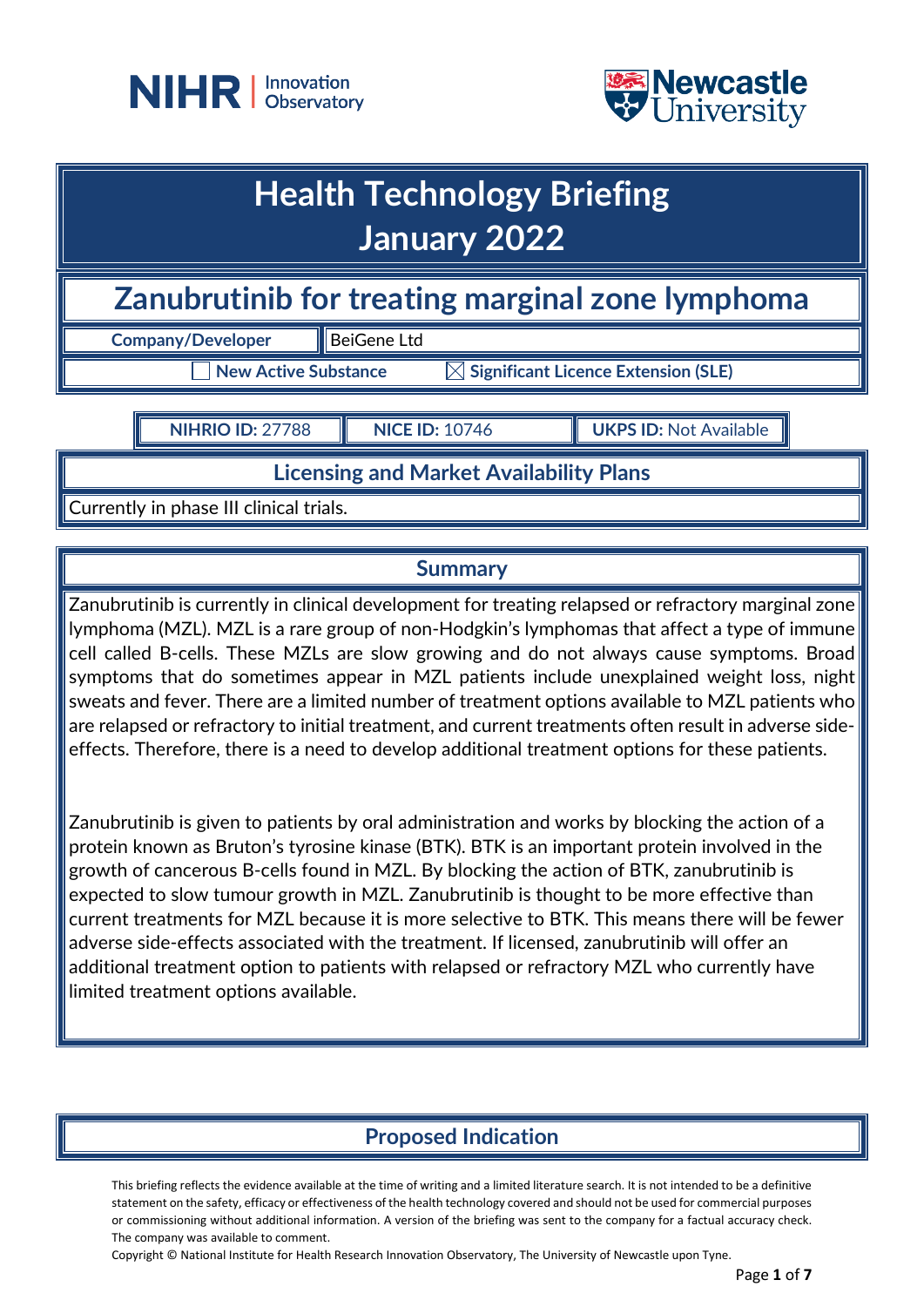



Monotherapy treatment of adult patients with marginal zone lymphoma (MZL) who have received at least one prior anti-CD20-based therapy. $^{\rm 1}$ 

L

## **Technology**

#### **Description**

Zanubrutinib (Brukinsa, BGB-3111) a small molecule inhibitor of Bruton's tyrosine kinase (BTK). BTK is an enzyme that plays a role in oncogenic signalling pathways, where it promotes the survival and proliferation of malignant B-cells. Zanubrutinib inhibits BTK by forming a covalent bond with cysteine 481 residue in the adenosine triphosphate (ATP)-binding pocket of BTK. By blocking the action of BTK, zanubrutinib inhibits the proliferation, trafficking, chemotaxis, and adhesion of malignant B-cells, ultimately leading to reduced tumour size. Zanubrutinib was also shown to downregulate programmed death-ligand 1 (PD-1) and cytotoxic T lymphocyte-associated antigen-4 (CTLA-4) on CD4+ T-cells.<sup>1,2</sup>

Zanubrutinib is currently in clinical development for adult patients with MZL who are relapsed or refractory to at least one prior line of systemic therapy, including an anti-CD20 agent. In the phase II (MAGNOLIA trial; NCT03846427) participants received 160mg zanubrutinib by oral administration twice per day.<sup>1</sup>

#### Key Innovation

Currently available targeted therapies for patients with MZL are designed to inhibit intracellular signalling pathways, including the B-cell receptor (BCR), that are associated with the disease. However, these existing targeted therapies also inhibit off-target tyrosine kinases causing adverse events that can result in treatment discontinuation. Therefore, there is an unmet need to develop more effective, and better tolerated treatment options to improve long-term outcomes for patients with MZL.<sup>3</sup> BTK was developed to optimise bioavailability, half-life, and selectivity in order to deliver complete and sustained inhibition of BTK which is continuously synthesised.<sup>4</sup> Due to the enhanced selectivity of zanubrutinib to BTK, it displays higher potency and fewer off-target effects compared to first generation BTK inhibitors.<sup>2</sup>

In the phase II MAGNOLIA trial (NCT03846427), zanubrutinib demonstrated a high overall response rate (ORR) and complete response (CR) with durable disease control, and a favourable safety profile in patients with relapsed or refractory MLZ.<sup>1,3</sup>

#### Regulatory & Development Status

Zanubrutinib currently has Marketing Authorisation in the EU/UK for the treatment of adult patients with Waldenstrom's macroglobulinaemia who have received at least one prior therapy, or as first-line treatment for patients unsuitable for chemo-immunotherapy.<sup>5,6</sup>

Zanubrutinib has been awarded the following regulatory designations:

• Accelerated approval by the US FDA in September 2021 for the treatment of MZL.7

Zanubrutinib is also in clinical development for the treatment of other B-cell malignancies . $^{\rm 8}$ 

## **Patient Group**

Disease Area and Clinical Need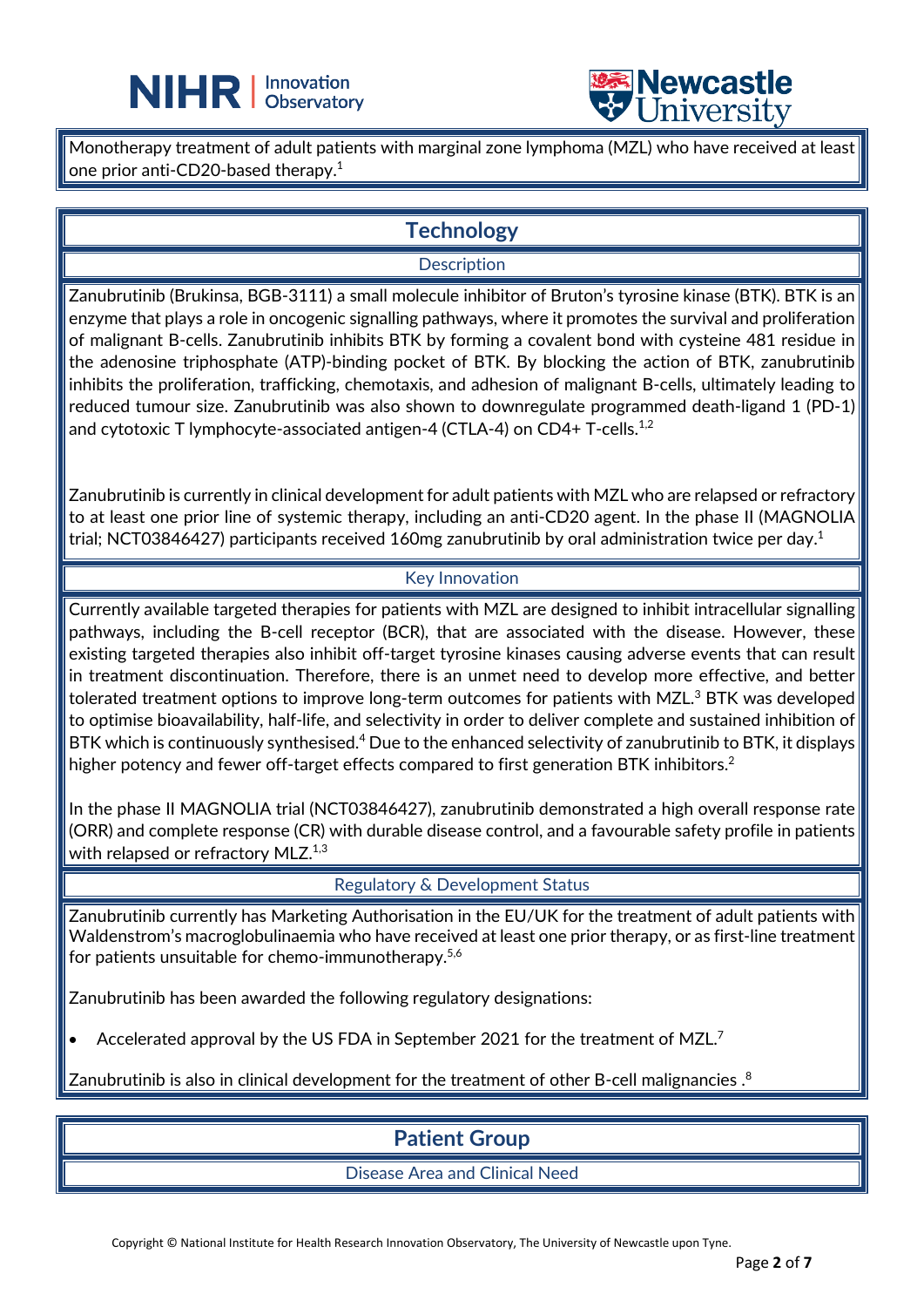# **NIHR** | Innovation



Marginal zone lymphoma (MZL) is a type of low-grade (slow-growing) non-Hodgkin lymphoma (NHL) that develops from B-cells that are normally found at the edge of areas of lymphoid tissue (collection of lymphocytes which is known as the marginal zone. $^9$  Approximately 8% of all NHL cases are MZL. $^{10}$  There are three types of MZL: mucosa-associated lymphoid tissue (MALT), which most commonly develops in the stomach; splenic, which develops in the spleen; and nodal which develops in the lymph nodes. $9,11,12$ Risk factors associated with MZL include infection such as hepatitis C (nodal and splenic MZL) or *H. pylori* infection (gastric MZL), and autoimmune conditions that trigger inflammation. Symptoms vary according on the type of MZL however, symptoms associated with all forms of the disease include: fever without an infection; night sweats; unexplained weight loss; skin rash; chest or abdominal pain; and fatigue.<sup>13</sup>

L

Refractory MZL refers to when the lymphoma does not respond to treatment or when the response to treatment is limited. Relapsed MZL is when the lymphoma reappears after a period of remission following successful treatment.<sup>14</sup> MZL is a slow growing lymphoma and with treatment can be kept under control. However, if there is a relapse there is a risk of transformation of the cancer into a faster growing type of lymphoma. This occurs in around 10% of people with MALT lymphoma, and around 10-20% of people with nodal or splenic MZL.<sup>9,11,12</sup>

In England 2020-21, there were 2,100 finished consultant episodes (FCEs) and 2,007 admissions for extranodal marginal zone B-cell lymphoma of MALT (ICD-10 code C88.4) that resulted in 1,739 day cases and 1,326 FCE bed days. There were 5,113 FCE and 4,896 admissions for patients with primary diagnosis of small cell B-cell lymphoma (ICD-10 code C83.0), which includes nodal and splenic MZL. This resulted in 4,363 and 2,878 FCE bed days.<sup>15</sup> The age-standardised incidence rates of MZL per 100,000 of the UK population was 26.2 between 2004 and 2012. Across the same time period, the 5-year relative survival rate was 77.2%.16

#### Recommended Treatment Options

Currently there are no treatment options recommended by NICE for the treatment of relapsed or refractory MZL.

The European Society for Medical Oncology (ESMO) management guidelines recommend that all patients with gastric MZL be treated with an anti *H. pylori* antibiotic regimen to eradicate the infection. For patients with non-gastric MZL or patients who do not achieve lymphoma regression following antibiotic therapy, irradiation and systemic oncological therapies are recommended.<sup>17</sup> The most likely treatment option offered to patients with advanced stage MZL is an antibody therapy such as rituximab either as a monotherapy or in combination with chemotherapy (chemo-immunotherapy).<sup>9,11,12</sup>

| <b>Clinical Trial Information</b> |                                                                                                                                                                                                                                                                                                          |  |
|-----------------------------------|----------------------------------------------------------------------------------------------------------------------------------------------------------------------------------------------------------------------------------------------------------------------------------------------------------|--|
| <b>Trial</b>                      | NCT04170283; An Open-label, Multi-centre, Long-term Extension Study of<br>Zanubrutinib (BGB-3111) Regimens in Patients With B-cell Malignancies<br><b>Phase III:</b> Enrolling by invitation<br>Locations: 1 EU country, UK, United States and other countries<br>Primary completion date: December 2024 |  |
| <b>Trial Design</b>               | Single group assignment, open-label, non-randomised                                                                                                                                                                                                                                                      |  |
| Population                        | $\parallel$ N=500; adults aged 18 years and older; currently participating or participated<br>$ $ recently in a BeiGene parent study; intend to continue or start zanubrutinib<br>treatment; does not meet any protocol specified criteria for zanubrutinib hold or                                      |  |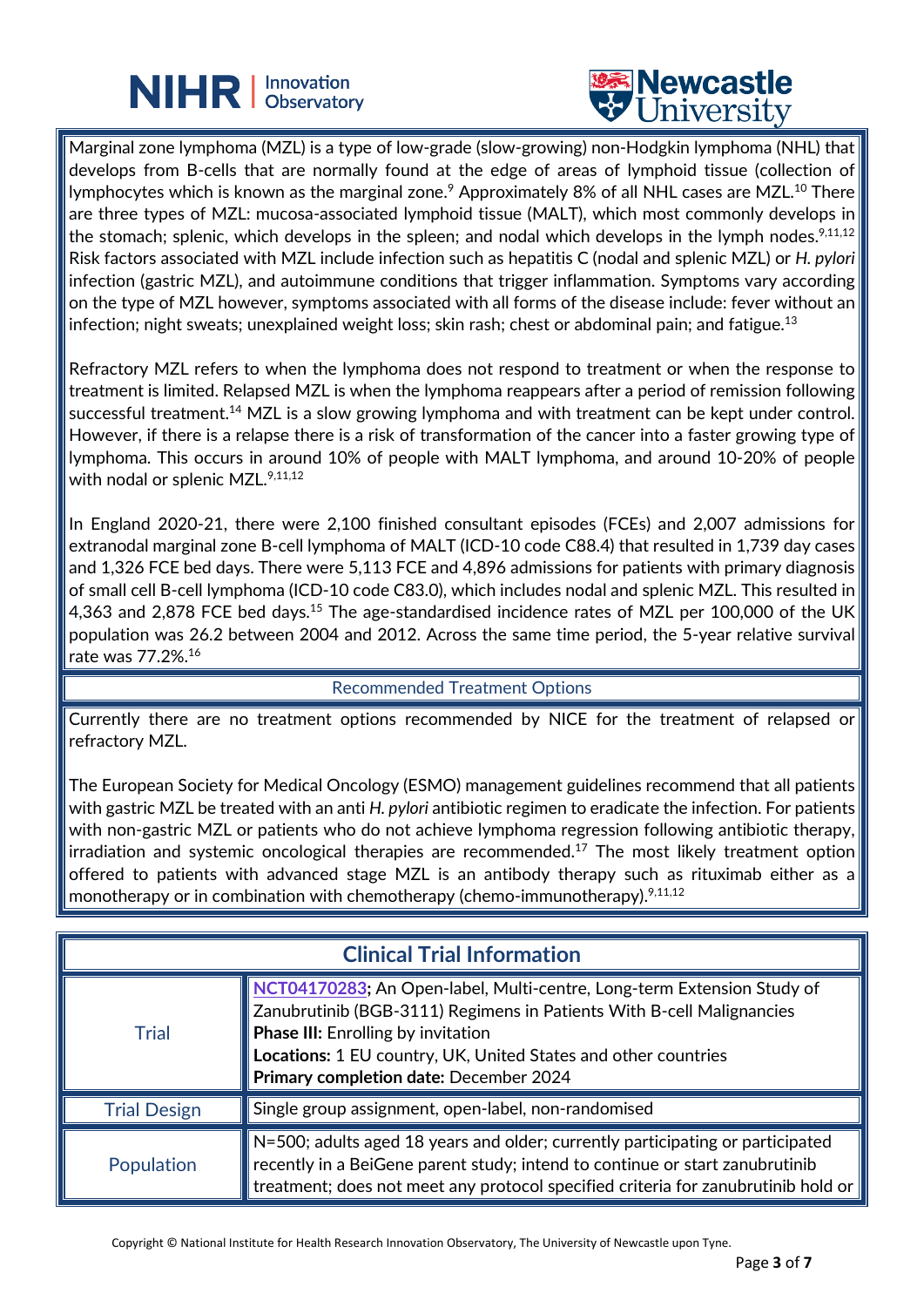



|                    | <b>A</b> CITTACTOTA                                                                                                                                          |
|--------------------|--------------------------------------------------------------------------------------------------------------------------------------------------------------|
|                    | permanent discontinuation, and, in the opinion of the investigator, will continue<br>to benefit from zanubrutinib treatment                                  |
| Intervention(s)    | Zanubrutinib (oral administration)                                                                                                                           |
| Comparator(s)      | No comparator                                                                                                                                                |
| Outcome(s)         | Primary outcome measure:<br>Incidence of adverse events (AEs) [Time frame: Up to 5 years]<br>$\bullet$<br>See trial record for full list of outcome measures |
| Results (efficacy) |                                                                                                                                                              |
| Results (safety)   |                                                                                                                                                              |

| <b>Trial</b>            | MAGNOLIA, NCT03846427, 2018-001284-24; A Phase 2, Open-label Study of<br>Zanubrutinib (BGB-3111) in Patients With Relapsed or Refractory Marginal<br>Zone Lymphoma<br><b>Phase II:</b> Active, not recruiting<br>Locations: 3 EU countries, UK, United States and other countries<br>Primary completion date: December 2021                                                                                                                                                             |
|-------------------------|-----------------------------------------------------------------------------------------------------------------------------------------------------------------------------------------------------------------------------------------------------------------------------------------------------------------------------------------------------------------------------------------------------------------------------------------------------------------------------------------|
| <b>Trial Design</b>     | Single group assignment, open-label                                                                                                                                                                                                                                                                                                                                                                                                                                                     |
| Population              | N=68; adults aged 18 years and older; histologically confirmed diagnosis of MZL<br>including splenic, nodal and extranodal subtypes; previously received one or<br>more lines of therapy including at least one CD20-rirected regimen (either as<br>monotherapy or as chemoimmunotherapy), with documented failure to achieve<br>at least partial response (PR) or documented progressive disease (PD) after, the<br>most recent systemic treatment                                     |
| Intervention(s)         | Zanubrutinib (oral administration)                                                                                                                                                                                                                                                                                                                                                                                                                                                      |
| Comparator(s)           | No comparator                                                                                                                                                                                                                                                                                                                                                                                                                                                                           |
| Outcome(s)              | Primary outcome measure:<br>Overall response rate (ORR) determined by independent central review (ICR)<br>$\bullet$<br>[Time frame: Up to 3 years]<br>See trial record for full list of outcome measures                                                                                                                                                                                                                                                                                |
| Results (efficacy)      | After a median follow-up of 15.7 months (range, 1.6 to 21.9 months), the IRC-<br>assessed ORR was 68.2% and complete response (CR) was 25.8%. The ORR by<br>investigator assessment was 74.2%, and the CR rate was 25.8%. The median<br>duration of response (DOR) and median progression-free survival (PFS) by<br>independent review was not reached. The IRC-assessed DOR rate at 12 months<br>was 93.0%, and IRC-assessed PFS rate was 82.5% at both 12 and 15 months. <sup>3</sup> |
| <b>Results (safety)</b> | Treatment was well tolerated with the majority of adverse events (AEs) being<br>grade 1 or 2. The most common AEs were diarrhoea (22.1%), contusion (20.6%),<br>and constipation (14.7%). Atrial fibrillation/flutter was reported in 2 patients; 1                                                                                                                                                                                                                                     |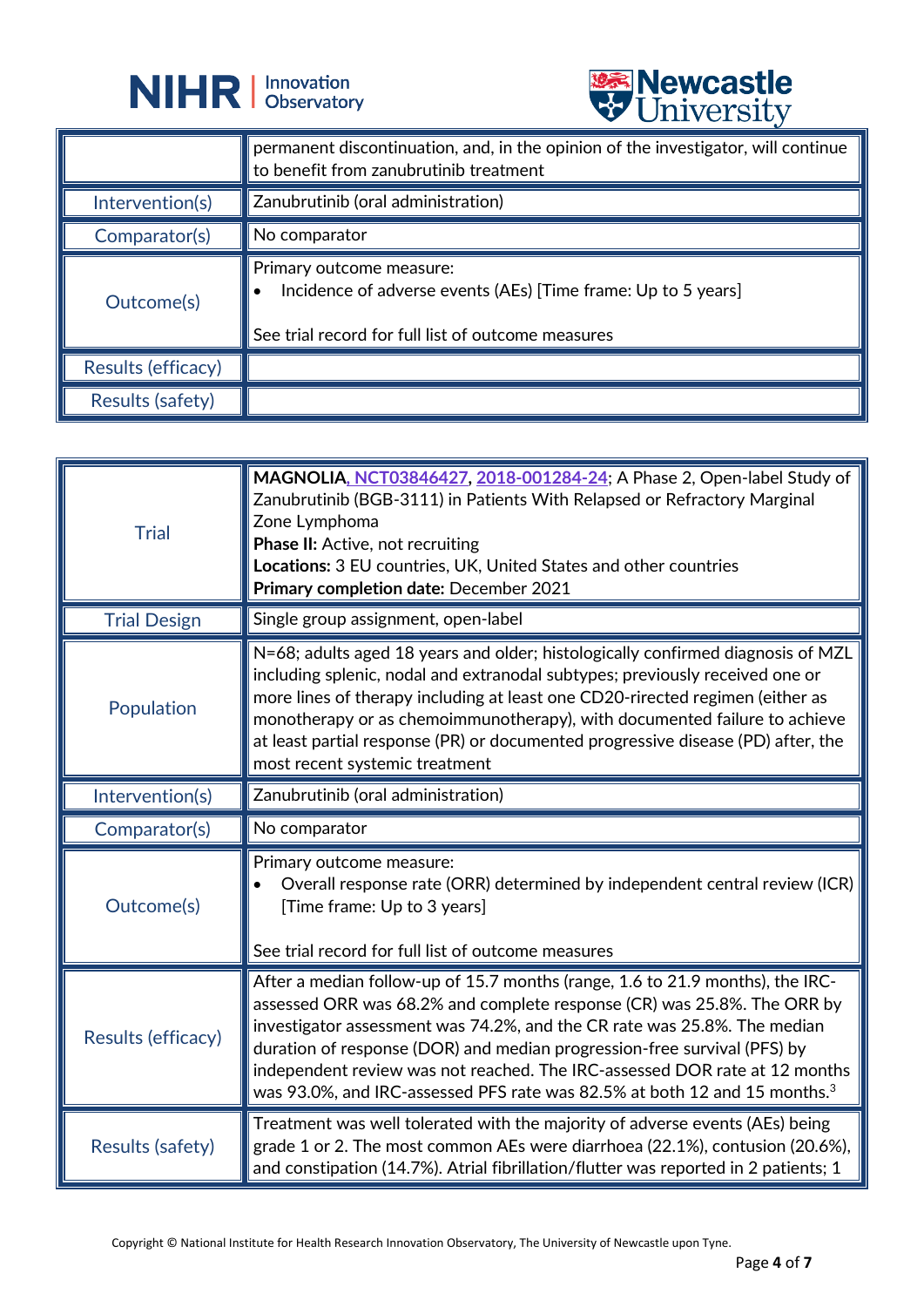



patient had grade 3 hypertension. No patient experienced major haemorrhage. In total, 4 patients discontinued treatment due to AEs, none of which were considered treatment-related by the investigators. 3

## **Estimated Cost**

L

The cost of zanubrutinib is not yet known.

## **Relevant Guidance**

#### NICE Guidance

- NICE technology appraisal in development. Pralsetenib for treating relapsed or refractory marginal zone lymphoma (GID-TA10863). Expected date of issue to be confirmed.
- NICE clinical guideline. Non-Hodgkin's lymphoma: diagnosis and management (NG52). July 2016.

#### NHS England (Policy/Commissioning) Guidance

• Haematology Expert Advisory Group (EAG) on behalf of NHS Northern Cancer Alliance. Haematology Cancer Clinical Guidelines (V17). April 2018.

#### Other Guidance

- European Society for Medical Oncology. Marginal Zone Lymphomas: ESMO Clinical Practical Guidelines for diagnosis, treatment and follow-up. 2020.17
- National Comprehensive Cancer Network. NCCN Clinical Practice Guidelines on Oncology: Non-Hodgkin's Lymphomas: Marginal Zone Lymphomas. 2015. 18

## **Additional Information**

BeiGene did not enter information about this technology onto the UK PharmaScan database; the primary source of information for UK horizon scanning organisations on new medicines in development. As a result, the NIHR Innovation Observatory has had to obtain data from other sources. UK PharmaScan is an essential tool to support effective NHS forward planning; allowing more effective decision making and faster uptake of innovative new medicines for patients who could benefit. We urge pharmaceutical companies to use UK PharmaScan so that we can be assured of up-to-date, accurate and comprehensive information on new medicines.

### **References**

- 1 Clinicaltrials.gov. *A Phase 2, Open-label Study of Zanubrutinib (BGB-3111) in Patients With Relapsed or Refractory Marginal Zone Lymphoma*. *Trial ID: NCT03846427*. 2019. Status: Active, not recruiting. Available from:<https://clinicaltrials.gov/ct2/show/NCT03846427> [Accessed 04 January 2022].
- 2 Drugbank. *Zanubrutinib.* 2019. Available from:<https://go.drugbank.com/drugs/DB15035> [Accessed 04 January 2022].
- 3 Opat S, Tedeschi A, Linton K, McKay P, Hu B, Chan H, et al. The MAGNOLIA Trial: Zanubrutinib, a Next-Generation Bruton Tyrosine Kinase Inhibitor, Demonstrates Safety and Efficacy in Relapsed/Refractory Marginal Zone Lymphoma. *Clinical Cancer Research*. 2021;27(23):6323. Available from: [https://doi.org/10.1158/1078-0432.CCR-21-1704.](https://doi.org/10.1158/1078-0432.CCR-21-1704)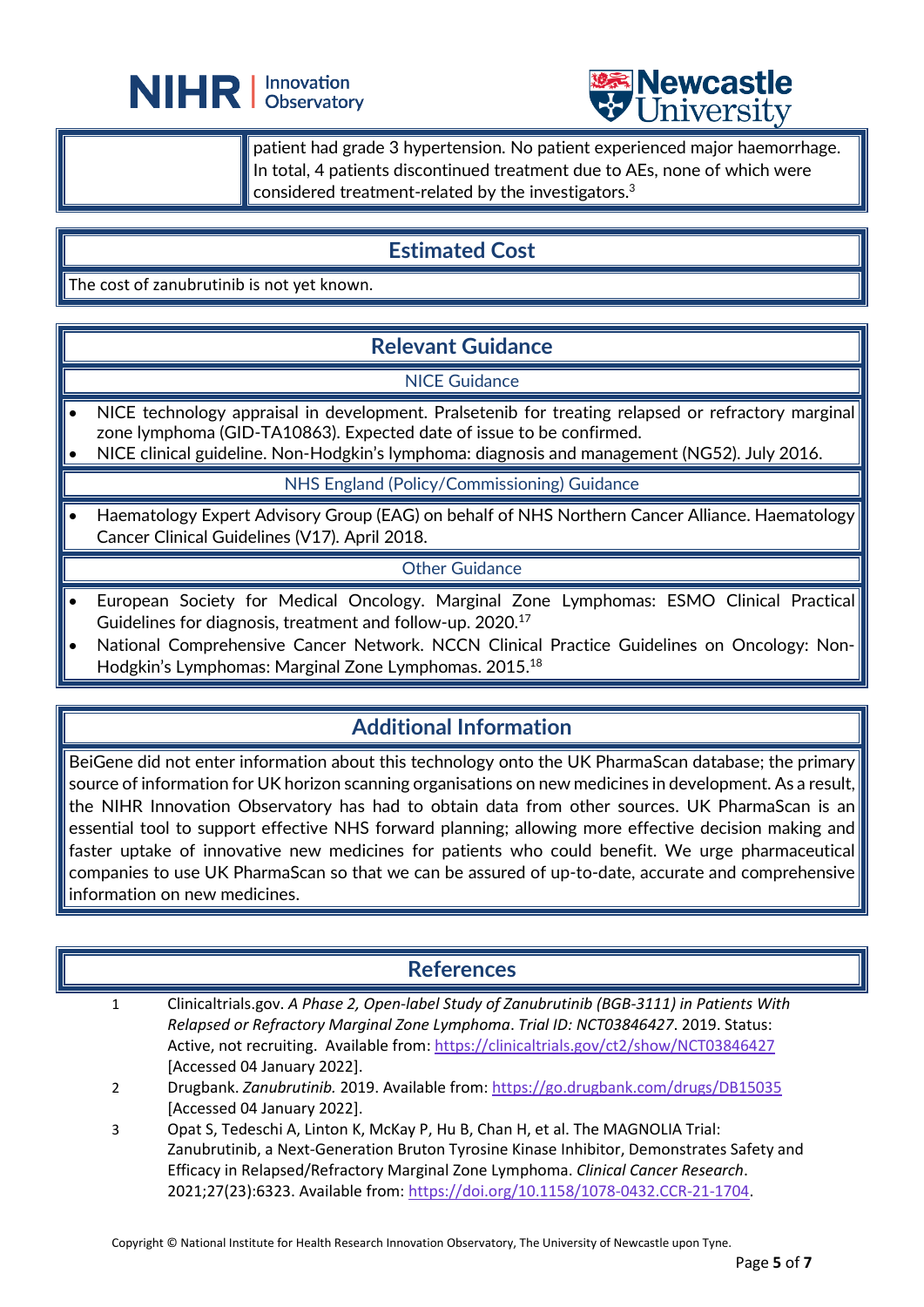



- 4 Business Wire. *BeiGene Announces Approval of BRUKINSA (zanubrutinib) in the European Union for Treatment of Adults with Waldenström's Macroglobulinemia.* 2021. Available from: [https://www.businesswire.com/news/home/20211123006162/en/BeiGene-](https://www.businesswire.com/news/home/20211123006162/en/BeiGene-Announces-Approval-of-BRUKINSA-zanubrutinib-in-the-European-Union-for-Treatment-of-Adults-with-Waldenstr%C3%B6m%E2%80%99s-Macroglobulinemia)[Announces-Approval-of-BRUKINSA-zanubrutinib-in-the-European-Union-for-Treatment-of-](https://www.businesswire.com/news/home/20211123006162/en/BeiGene-Announces-Approval-of-BRUKINSA-zanubrutinib-in-the-European-Union-for-Treatment-of-Adults-with-Waldenstr%C3%B6m%E2%80%99s-Macroglobulinemia)[Adults-with-Waldenstr%C3%B6m%E2%80%99s-Macroglobulinemia](https://www.businesswire.com/news/home/20211123006162/en/BeiGene-Announces-Approval-of-BRUKINSA-zanubrutinib-in-the-European-Union-for-Treatment-of-Adults-with-Waldenstr%C3%B6m%E2%80%99s-Macroglobulinemia) [Accessed 04 January 2022].
- 5 European Medicines Agency (EMA). *Summary of product characteristics: Brukinsa 80mg hard capsules.* 2021. Available from: [https://www.ema.europa.eu/en/documents/product](https://www.ema.europa.eu/en/documents/product-information/brukinsa-epar-product-information_en.pdf)[information/brukinsa-epar-product-information\\_en.pdf](https://www.ema.europa.eu/en/documents/product-information/brukinsa-epar-product-information_en.pdf) [Accessed 04 January 2022].
- 6 Business Wire. *BeiGene Announces Authorisation of BRUKINSA (zanubrutinib) from the United Kingdom's MHRA for the Treatment of Adults with Waldenström's Macroglobulinemia in Great Britain.* 2021. Available from: [https://www.businesswire.com/news/home/20211214006346/en/BeiGene-Announces-](https://www.businesswire.com/news/home/20211214006346/en/BeiGene-Announces-Authorisation-of-BRUKINSA-zanubrutinib-from-the-United-Kingdom%E2%80%99s-MHRA-for-the-Treatment-of-Adults-with-Waldenstr%C3%B6m%E2%80%99s-Macroglobulinemia-in-Great-Britain)[Authorisation-of-BRUKINSA-zanubrutinib-from-the-United-Kingdom%E2%80%99s-MHRA](https://www.businesswire.com/news/home/20211214006346/en/BeiGene-Announces-Authorisation-of-BRUKINSA-zanubrutinib-from-the-United-Kingdom%E2%80%99s-MHRA-for-the-Treatment-of-Adults-with-Waldenstr%C3%B6m%E2%80%99s-Macroglobulinemia-in-Great-Britain)[for-the-Treatment-of-Adults-with-Waldenstr%C3%B6m%E2%80%99s-Macroglobulinemia-in-](https://www.businesswire.com/news/home/20211214006346/en/BeiGene-Announces-Authorisation-of-BRUKINSA-zanubrutinib-from-the-United-Kingdom%E2%80%99s-MHRA-for-the-Treatment-of-Adults-with-Waldenstr%C3%B6m%E2%80%99s-Macroglobulinemia-in-Great-Britain)[Great-Britain](https://www.businesswire.com/news/home/20211214006346/en/BeiGene-Announces-Authorisation-of-BRUKINSA-zanubrutinib-from-the-United-Kingdom%E2%80%99s-MHRA-for-the-Treatment-of-Adults-with-Waldenstr%C3%B6m%E2%80%99s-Macroglobulinemia-in-Great-Britain) [Accessed 07 January 2021].
- 7 US Food and Drug Administration (FDA). *FDA grants accelerated approval to zanubrutinib for marginal zone lymphoma.* 2021. Available from[: https://www.fda.gov/drugs/resources](https://www.fda.gov/drugs/resources-information-approved-drugs/fda-grants-accelerated-approval-zanubrutinib-marginal-zone-lymphoma)[information-approved-drugs/fda-grants-accelerated-approval-zanubrutinib-marginal-zone](https://www.fda.gov/drugs/resources-information-approved-drugs/fda-grants-accelerated-approval-zanubrutinib-marginal-zone-lymphoma)[lymphoma](https://www.fda.gov/drugs/resources-information-approved-drugs/fda-grants-accelerated-approval-zanubrutinib-marginal-zone-lymphoma) [Accessed 04 January 2022].
- 8 Clinicaltrials.gov. *Search for zanubrutinib clinical trials: Phase II and III.* 2022. Available from: [https://clinicaltrials.gov/ct2/results?intr=zanubrutinib&recrs=b&recrs=a&recrs=f&recrs=d&r](https://clinicaltrials.gov/ct2/results?intr=zanubrutinib&recrs=b&recrs=a&recrs=f&recrs=d&recrs=e&age_v=&gndr=&type=&rslt=&phase=1&phase=2&Search=Apply) [ecrs=e&age\\_v=&gndr=&type=&rslt=&phase=1&phase=2&Search=Apply](https://clinicaltrials.gov/ct2/results?intr=zanubrutinib&recrs=b&recrs=a&recrs=f&recrs=d&recrs=e&age_v=&gndr=&type=&rslt=&phase=1&phase=2&Search=Apply) [Accessed 04 January 2022].
- 9 Lymphoma Action. *What is nodal marginal zone lymphoma?* 2020. Available from: [https://lymphoma-action.org.uk/types-lymphoma-non-hodgkin-lymphoma/nodal-marginal](https://lymphoma-action.org.uk/types-lymphoma-non-hodgkin-lymphoma/nodal-marginal-zone-lymphoma#what-is)[zone-lymphoma#what-is](https://lymphoma-action.org.uk/types-lymphoma-non-hodgkin-lymphoma/nodal-marginal-zone-lymphoma#what-is) [Accessed 04 January 2022].
- 10 Lymphoma Research Foundation. *Marginal Zone Lymphoma.* 2021. Available from: <https://lymphoma.org/aboutlymphoma/nhl/mzl/> [Accessed 04 January 2022].
- 11 Lymphoma Action. *Splenic marginal zone lymphoma.* 2020. Available from: [https://lymphoma-action.org.uk/types-lymphoma-non-hodgkin-lymphoma/splenic](https://lymphoma-action.org.uk/types-lymphoma-non-hodgkin-lymphoma/splenic-marginal-zone-lymphoma)[marginal-zone-lymphoma](https://lymphoma-action.org.uk/types-lymphoma-non-hodgkin-lymphoma/splenic-marginal-zone-lymphoma) [Accessed 05 January 2022].
- 12 Lymphoma Action. *MALT lymphoma (gastric and non-gastric).* 2020. Available from: [https://lymphoma-action.org.uk/types-lymphoma-non-hodgkin-lymphoma/malt-lymphoma](https://lymphoma-action.org.uk/types-lymphoma-non-hodgkin-lymphoma/malt-lymphoma-gastric-and-non-gastric)[gastric-and-non-gastric](https://lymphoma-action.org.uk/types-lymphoma-non-hodgkin-lymphoma/malt-lymphoma-gastric-and-non-gastric) [Accessed 05 January 2022].
- 13 Healthline. *Marginal Zone Lymphoma.* 2018. Available from: <https://www.healthline.com/health/marginal-zone-lymphoma> [Accessed 07 January 2021].
- 14 Lymphoma Research Foundation. *Marginal Zone Lymphoma: Relapsed/Refractory.* 2021. Available from:<https://lymphoma.org/aboutlymphoma/nhl/mzl/relapsedmzl/> [Accessed 05 January 2022].
- 15 Office for National Statistics (ONS). *Hospital Admitted Patient Care Activity, 2020-21: Diagnosis*. Available from[: https://digital.nhs.uk/data-and](https://digital.nhs.uk/data-and-information/publications/statistical/hospital-admitted-patient-care-activity/2020-21)[information/publications/statistical/hospital-admitted-patient-care-activity/2020-21](https://digital.nhs.uk/data-and-information/publications/statistical/hospital-admitted-patient-care-activity/2020-21) [Downloaded 16 September 2021].
- 16 Cerhan JR, Habermann TM. Epidemiology of marginal zone lymphoma. *Annals of Lymphoma*. 2021;5. Available from[: https://aol.amegroups.com/article/view/6993.](https://aol.amegroups.com/article/view/6993)
- 17 Zucca E, Arcaini L, Buske C, Johnson PW, Ponzoni M, Raderer M, et al. Marginal zone lymphomas: ESMO Clinical Practice Guidelines for diagnosis, treatment and followup<sup>&#x2730;</sup>. Annals of Oncology. 2020;31(1):17-29. Available from: [https://doi.org/10.1016/j.annonc.2019.10.010.](https://doi.org/10.1016/j.annonc.2019.10.010)